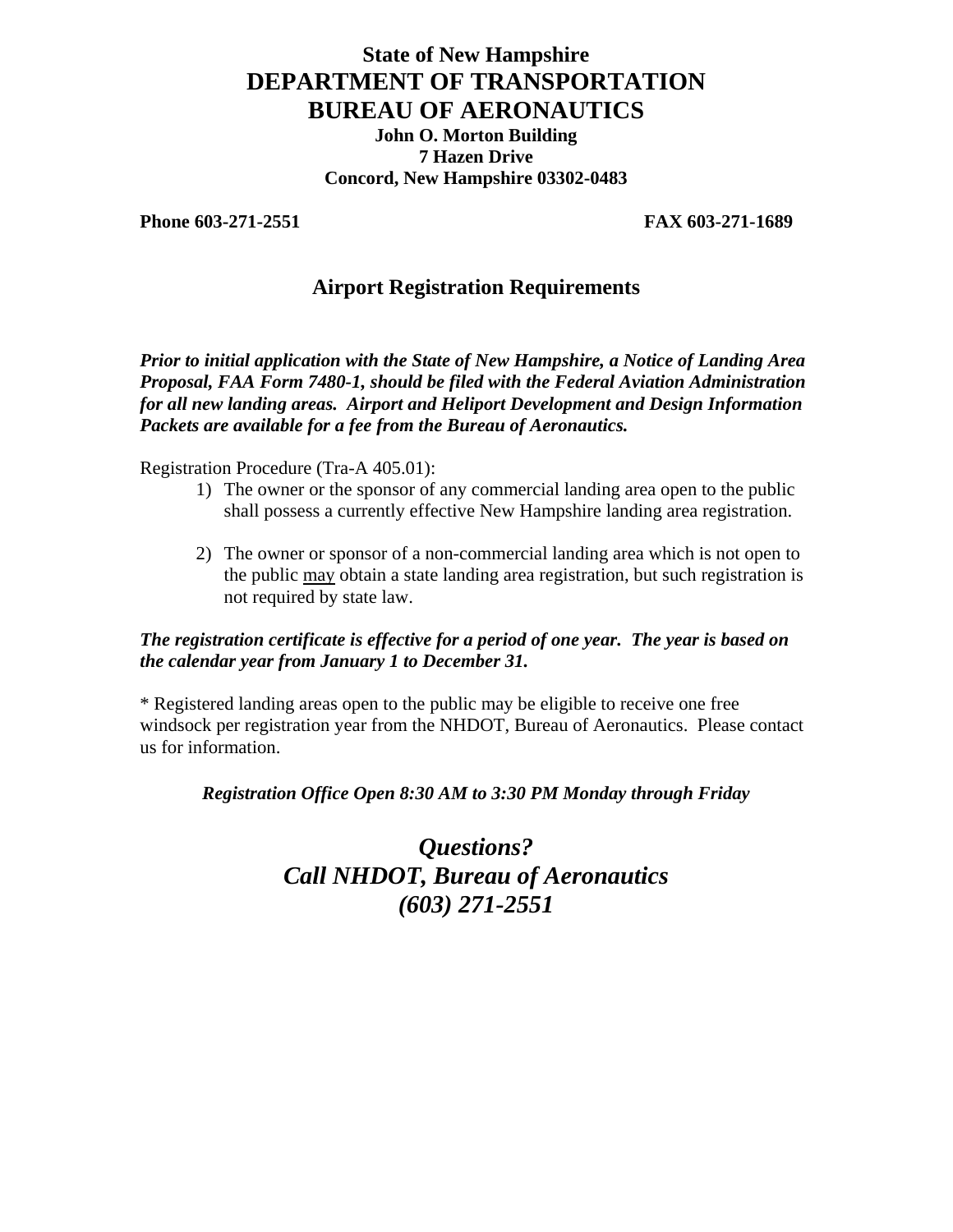**422:17 Airport Registration. –** The department shall, with reasonable dispatch, upon receipt of an application for an original registration, issue an appropriate registration certificate if it is satisfied that the airport conforms to minimum standards of safety and that safe air traffic patterns can be worked out for such airport and for all existing airports and approved airport sites in its vicinity. Registration certificates and renewal thereof may be issued subject to any conditions that the department may deem necessary.

## **For the purpose of completing this form:**

**"Aircraft"** *means a device that is used, or intended to be used for flight in the air, and for which a federal registration certificate and number have been assigned.* 

**"Airport"** *means an area of land or water that is used or intended to be used for the landing and taking off of aircraft, and includes its buildings and facilities, if any.* 

**"Airport Manager"** *The operation of any airport registered under the provisions of this chapter other than unattended private noncommercial airports shall be under the supervision and control of an airport manager. Each manager, and any authorized representatives of, and successors to the manager, shall inform the director of his or her appointment, and provide a current telephone number and mailing address to the department. The airport manager shall have full power to close the airport against the take-off of any aircraft when in his or her opinion the proposed flight cannot be conducted without endangering the life or property of others; provided, that the power granted hereby shall not be used to prevent any flight which can be conducted in accordance with the then current federal and state regulations governing the operation of aircraft.* [ see RSA 422:20]

**"Applicant"** *means the person charged with, and legally able, to make application for registration in the airport's name.* 

**"Commercial aviation operator"** *means any person, who in any capacity engages in one or more aeronautical activities for compensation or hire within the boundaries of an airport. Aeronautical activities include, but are not limited to carriage of persons or property; flight training; instruction; construction, sale, repair, maintenance, modification, or storage of aircraft, aircraft fuel or aircraft parts; or rendering other aviation services for compensation.* 

**"Commercial Airport"** *an airport where person(s) or entities for any reason engages in one or more aeronautical activities for compensation or hire within the boundaries of an airport. Aeronautical activities include, but are not limited to carriage of persons or property; flight training; instruction; construction, sale, repair, maintenance, modification, or storage of aircraft, aircraft fuel or aircraft parts; or rendering other aviation services for compensation.* 

**"Conditions"** *means terms of registration of the airport determined to potentially have an affect on safe operation of aircraft or a legally binding restriction. ie. "Daylight VFR Only" is a valid condition, "No Fuel Available" is not a condition". No Commercial Traffic is a condition; "Single Engine Airplanes Only" is not a condition. Conditions determined during inspection are listed on your FAA form 7480-1 determination.*